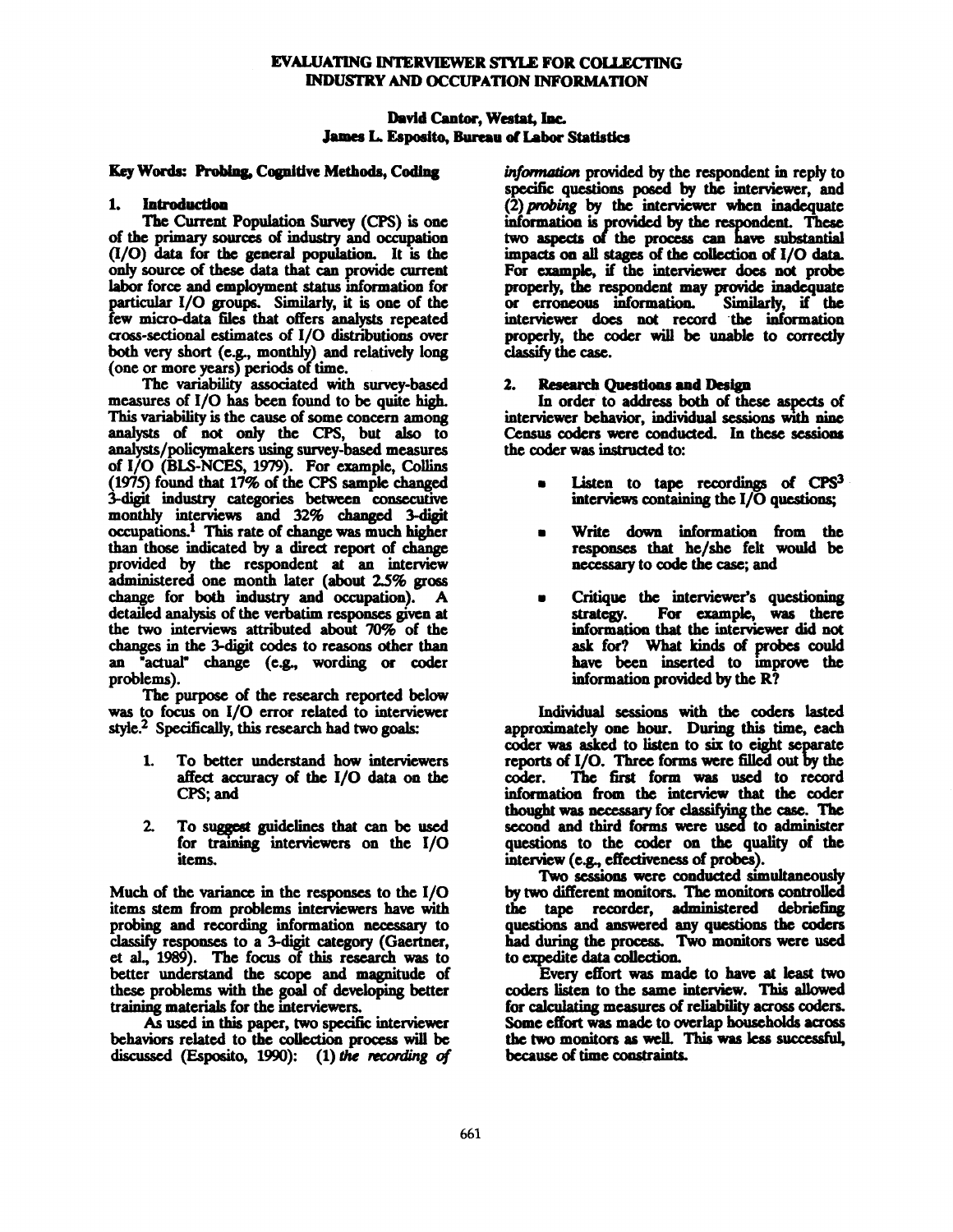Additional information collected during the original CPS imcrvicw was obtained from tbe CPS data-tape. This included:

- Information written down by the CPS  $1.$ interviewer, and
- $2<sup>1</sup>$ The codes assigned immediately after the CPS interview took place. After the CPS **interview, the data are sent to Census's**  data preparation facility in Jeffersonville, Indiana. The  $I/O$  data are coded at this facility within a short period of time.

For purposes of discussion below, the code assigned from listening to the tape will be referred to as TRC Crape Record Code). The code assigned during the CPS interview will be referred to as PIC (Phase I Code).

#### **3. Analysis and Results**

**To investigate issues related to interviewer style, two research questions were addrcsseA:** 

- A. What is the difference between the interviewer and the coder descriptions and classifications?
- B. What comments did the coders have on the interviewer's probes and questioning **stytc?**

In this section, the results that directly address each of these questions are reported. Prior to discussing these results, a general description of the sample is provided.

#### 3.1 Sample

A total of 41 interviews were available for administration to the coders. Of these 41, 33 were completed with at least one coder. These 33 were selected out of the 41 by running through the list of eligible interviews in sequential order and finishing as many as possible in the one day allotted for collecting this information. The sequence of the 41 interviews was not, as far as we can tell, a function of anything related to questionnaire version.

Of the 33 interviews, six were listened to by one coder, 20 were listened to by two coders, and 7 were listened to by three coders.

Missing data resulted from several sources. First, several of the tapes were difficult to hear or inaudible to particular coders. Individual coders differed in their ability to understand and/or hear particular sequences. When the coder could not hear the tape, the data were coded as missing. Second, there were three household ID's that could not be located on the CPS data file. Supplementary information could therefore not be retrieved for these interviews. We suspect this was because of transcription of the ID. And third,

there was a single interview where the respondent refused to provide industry information.

With only 33 interviews, the distribution of industries and occupations does not span across all I/O possibilities. Nevertheless, it does provide some variation for a number of different  $I/O$ situations. As one indication of this, thc overall referral rate for these codes was about what occurred during the CPS interviews as a whole (17%). This would sccm to indicate that tbc content of the descriptions presented about the same difficulty as an average CPS interview.

#### **3.2** AlFeement hemeea Coders aml CPS **Interviewers**

In order to measure the agreement between the information heard by the  $I/O$  coder and written by the interviewer, two codes were compared:  $(1)$  the code assigned by the I/O coder after **• " to the tape (TRC), and (2)the code**  assigned at the time of the CPS interview (PIC). This comparison should provide an overall measure **of thc loss of information that is attributable to transaiption of information by the interviewer.** 

**Comparison of Detailed Codes. There are several ways to measure the difference between the**  TRC and the PIC. One such comparison is by up total number of diHcrcnccs between each TRC-PIC combination. This excludes data that are missing for the reasons described above. Out of the remaining 125 **comparisons, there were 19 (15%) that disagreed**  (Table 1). Disagreement here refers to either: **(a) the codes not matching at the 3-digit level (four**  cases), or (b) one of the codes being coded as a referral<sup>4</sup> case (15 cases). The distribution by industry and occupation is relatively even.

One way to judge this rate is to compare it to the verification rate derived from the CPS production coding. This rate is calculated by having two additional coders classify a sample of cases. The rate at which the CPS coder agrees with at least one of these additional coders constitutes the "verification rate." This rate of 95% is **a**  measure of the overall reliability of coding for the I/O data. Compared to this standard, the rate of 85% is slightly smaller.

Including "referral" as a legitimate code overestimates the rate of disagreement, since these represent the most difficult cases to code.<sup>5</sup> To some extent, coders have discretion in judging which cases to refer and which to try to code. It is probably the case, therefore, that if these codes **were ultimately assianed a 3-disit code, as in**  normal production coding, many would eventually agree. This situation was simulated by:

**Deleting those cases where the TRC was**  $\blacksquare$ **"referred;" and**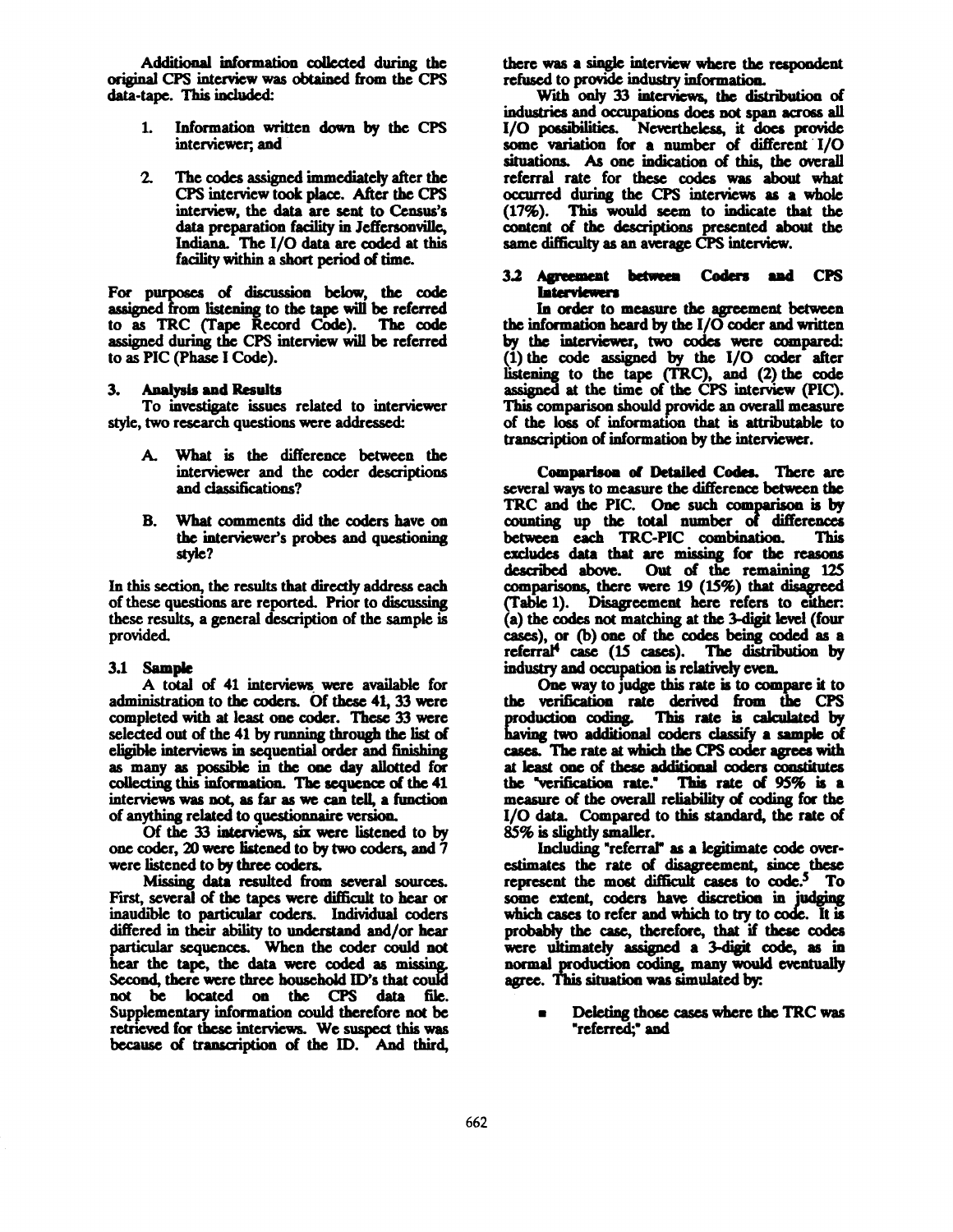Substituting the PIC code assigned by the referral coder during the CPS coding **process.** 

**When this is done, the rate of disagreement drops by 50%. Out of the 103 3-digit TRC-PIC comparisons that remain, 8% disagree with the PIC.** Unlike the previous comparison, however, <br>
the rate differs significantly by industry and<br>
comparison Orbid of the 9 differences are for the **occupation. Only I of the 8 differences arc for the**  former, while 7 are for **the latter.** This is consistent with what one would expect, since there are fewer industry codes than occupation codes.

**A** second way to judge thesc data is **to compare the agreement among the TRC and PICs**  for the same interview. This controls, to some **extent,** for coding reliability. **The extent** to which the PIC is in the minority vis a vis what one would expect from the reliability rate of  $95\%$  is an indication **of the effect of listening to the tape** and **collecting information that the interviewer did not**  write down.

This comparison is restricted to the  $I/O$ reports where at least two coders listened to the **tape. In** this case, **the PIC** is in the minority 9% **of**  the time (5 out of 53 possible comparisons).<sup>6</sup> This implies a verification rate (i.e.,  $91\%$ ) that is only slightly smaller than the production verification **rate (95%). 7** 

**Overall, therefore, these data do not indicate a** large portion of error that can be directly attributable to the information transcribed by the I/O coder.

Comparison d Transcribed Informatiom. **The TRC and PIC seemed to** produce approximately the same **set of codes, at** least within error associated with coding reliability. To further explore differences, a detailed comparison of the transcriptions and debriefing information was made for those 19 cases where **the TRC and PIC**  differed. This comparison was completed by **a**  Westat I/O coder who attempted to pinpoint if the difference in the TRC and PIC was due to what the  $I/O$  coder heard  $or$  simply to an individual decision</u> by one **of the coders. To the extent that it** is due **to**  what was heard, one can attribute the difference to problems with what **the** interviewer had originally transcribed when conducting the interview.

In this comparison, it is assumed that the transcription provided by the I/O coder adequately represents what the I/O coder thought was portant **to dassify the case. If** information important to classifying the case was not written down by the coder, this analysis will mistakenly attribute the difference to an individual decision by **the** coder, rather than to something in the interview itself.

**Of the 19 differences, 12 can be attn'buted to**  differences in the two transcriptions. For example, in one case the occupation code differed **between**  **TRC** (387) and PIC (468). The wording between the two reveals that the difference in line 25C:

> "school day care assistant" for **TRC** "after school day care assisitant]" for PIC

lead to the discrepancy. The TRC wording implies a connection to a teaching position to an elementary school teacher. The PIC wording elementary school teacher. implies more of a specialty in day care.<br>The critical differences in the transcriptions

**are not always due to more information in the TRC. This is indicated by the fact that the average**  of the number of words in each of the two sets of descriptions are identical  $(13.3 \text{ words})$ .<sup>8</sup> Subtle changes in wording or the addition of a single word can account for **the difference,** as illustrated above. This emphasizes the importance of the interviewer writing down exactly what the respondent reports, with as much of the original detail as possible.

### 3.3 Comments by Coders on Interviewing Style

When listening to tapes, coders were asked to comment on the interviewers' probes. The purpose of these comments were to provide an indication of problems interviewers currently have with collecting information necessary to classify the job.

Coders were asked to provide both positive and negative comments. **Examining these data for the 33** intervicws played to the coders revealed that 23 of the 33 had at least one comment on either industry or occupation. These data indicate, industry or occupation. **therefore, that the** coders conunented at least once for about 70% of the interviews. Disaggregating by **the amber of positive vs. negative comments, the**  former outnumbered **the latter** by slightly less than 2 to 1  $(20 \text{ vs. } 11).$ <sup>9</sup> This last result is somewhat surprising. It was originally anticipated that the coders would primarily provide negative comments on the probes and interviewing style for these **items.** 

The absence of many negative comments may have simply been a function of the small and selective nature of the sample of interviews. We suspect, however, it is also related to the difference between the coder's desire to easily classify the case and a concern with trying to come up with the **"corrcct" codc. This difference is relatcd to the**  quality control procedures used by the Census when assigning I/O codes. These procedures consist of having a sample of cases classified by three coders. One of these coders classifies the case as part of the normal production of the CPS. **The** other two coders classify the case **after the production coding is completed. To monitor**  quality, the three codes are compared. Coders are penalized whenever a code disagrees with the majority. There is no check on whether the There is no check on whether the majority code is actually "correct."

This process conditions **the** coders to classify the case into a category that is most likely to agree with what other coders may assign. Conflicting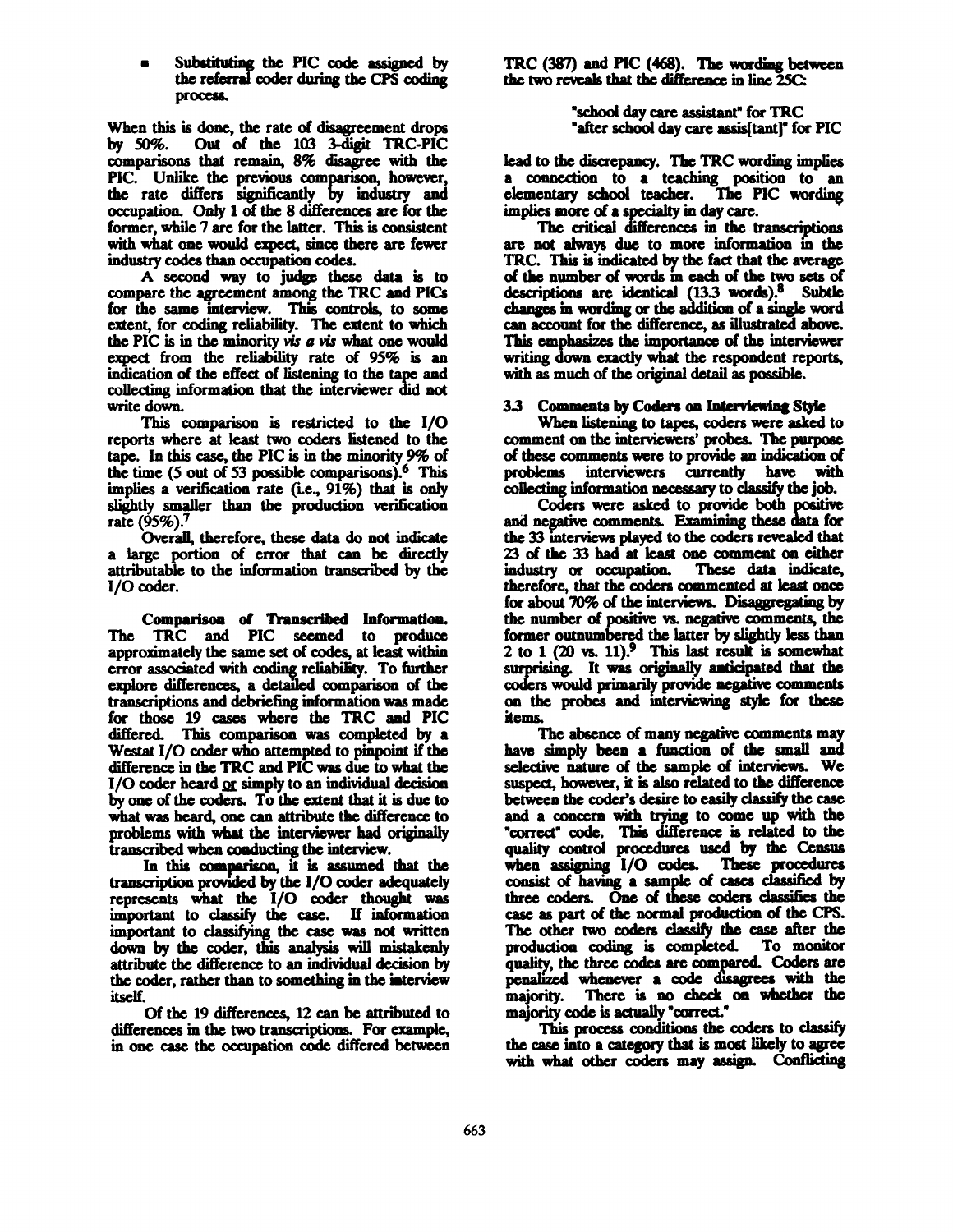information (e.g., between the job name and major activities) makes the coder's job more difficult, since it leaves doubt as to how another coder would classify the case. For this reason, the coders would like to discourage the interviewers from probing too much. The more information provided by the respondent, the greater the chance that there **will**  be conflicting information. When listening to the tape, therefore, coders were usually content not to comment, as long as the information provided was enough to classify the case under existing rules. There was a clear tendency for the coders to discourage probing any responses that may **have**  been ambiguous with regard to what the respondent was saying, but still "codcable."

Notwithstanding this last observation, these data provide some indication that much of the variability observed in the I/O data cannot easily be corrected by trying to improve interviewer's **prob if**  rs cannot provide useful probes, then it would seem unrealistic to expect interviewers to do so. The interviewers arc not familiar with the classification system and the task of generating probes is, apparently, quite difficult even for those familiar with the classification system.

At the very least, these results indicate that it would require an extremely skillful interviewer, well acquainted with the  $I/O$  system, to elicit both reliable and valid information. Substantially reliable and valid information. reducing error variability in the I/O has to come. from .introducing structured questions that arc consistent with how respondents think about and describe their jobs.

Both general comments and the specific ones related to the audio tapes can be divided into two groups. The first consist of comments where the interviewer should have tried to collect more specific information. Examples indude:

- Did not ask whether the company was wholesale, retail or something else;
- **Did not probe for specific information**  on the type of industry;
- Information provided on occupation type (the "C" line) was not sufficient for coding purposes. The response either referred to a general type of occupation or to activities within the occupation; and
- The major activities were not specific cnough.

The second comment refers to situations where the information provided by the respondent is missing something that is critical to unambiguously classifying the case. In most of these cases, however, the interviewer is not in a position to know what information is required. For example, in one instance, the respondent described

an industry as "kitchen ranges - manufacturing." In order to code the case, however, information on whether the ranges are commercial or household was needed.

With regard to the third comment, several interviewers said that inadequate occupation names pose a major problem. This frustration stems from the fact that the coding rules give this line the highest priority. Coders are instructed to try to code the occupation from this line and use the information on the activities line when necessary. If no clear occupation name is present, however, it is difficult for the coder to find a proper code. In response to this frustration, several coders suggested that interviewers be instructed to ask the respondent for an occupational title. This would provide the coder with a name that could be located among the eligible codes.

The fourth comment refers to descriptions of activities that do not provide the coder with adequate information to code a case. When this comment was made by a coder, it typically consisted of asking for more specific information about the content of the job (similar to the second comment above on industry).

The second type of problem relates to the interviewer asking for too much informatioa. Examples include:

- Conflicting information on the major activity line was not resolved.
- The interviewer asked too many questions. She did not stop when there was enough information to code the case.

An extreme example of the coders objection to too much information is illustrated in their general comments that claimed that asking for major activities hurts as much as it assists in the coding process. These coders thought that since most of the information required to code a case comes from the name of the occupation, interviewers should coaccntratc on getting good information here. The activity line commonly conflicts with the information on occupation type and makes it more difficult to code the case.

# **4.** Discussion and Recommendations

In this section, we discuss the results of our research relative to the two goals stated in the first section of the paper (i.e., to better understand how interviewers affect the accuracy of I/O data **collected in the CPS, and to susscst guidelines that**  can be used for training interviewers on the I/O **items).** 

# 4.1 Training Interviewers to Ask I/O Questions

The vast majority of the data-quality and coding problems mentioned by the coders during this research can be traced to the interviewer's lack of familiarity with the coding rules used by coders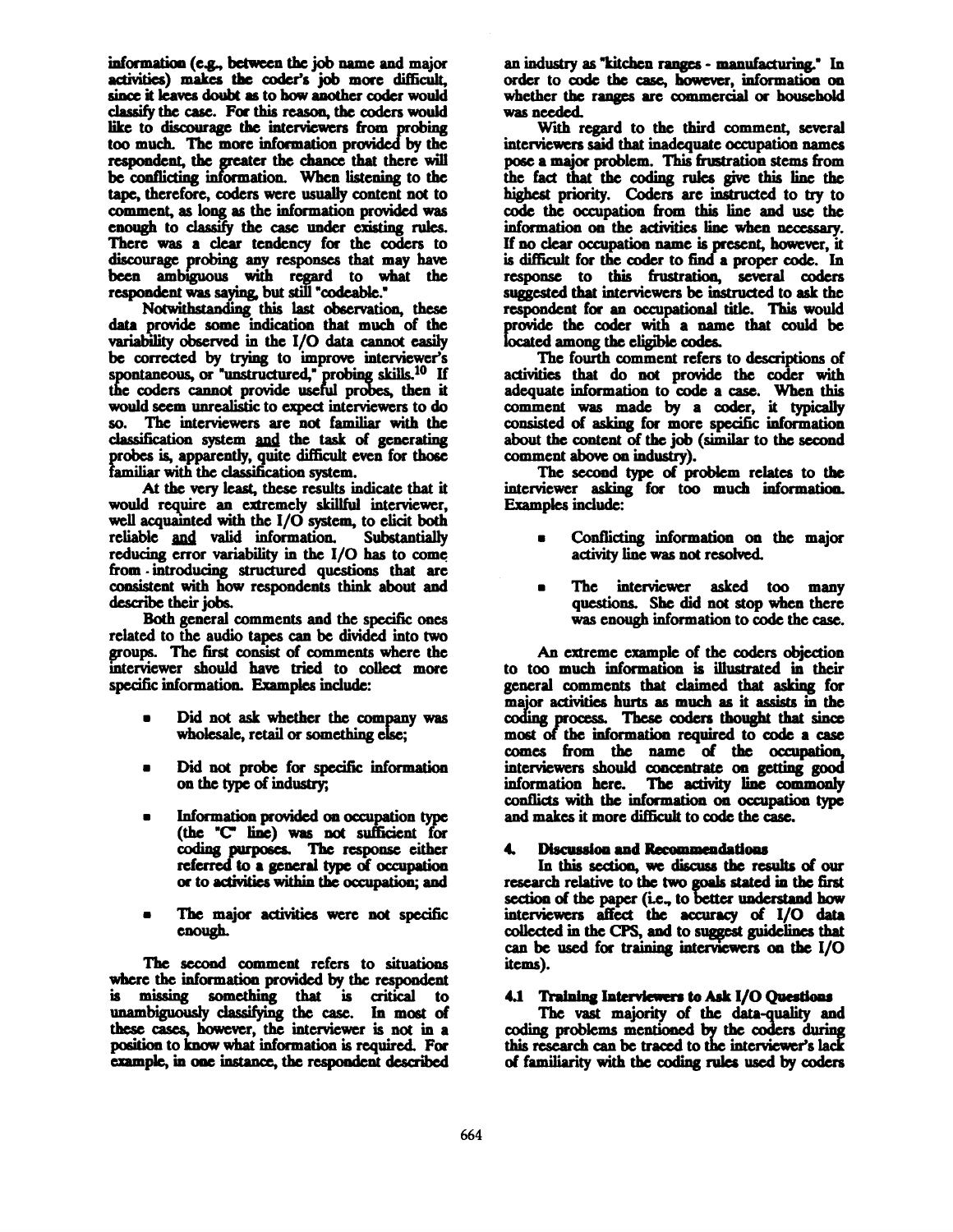and with the inherent complexities of the Census I/O classification system. If interviewers were aware of the coding rules, perhaps they could eliminate some of these ambiguities in descriptions. Five specific recommendations were made to accomplish this.

- R1. Train interviewers to filter as little of the response as possible.
- Record as much information as possible (within reason). This includes the exact words used and, when possible, the order the words are spoken. Techniques that might assist the interviewer are:
	- Be ready to type in the answer as soon as the respondent speaks, and
	- To slow the respondent down when he/she is going too fast.

Given the fact that, on average, interviewers and coders recorded approximately 13 words in response to the two occupation questions, this does not appear to be an unreasonable task.

Repeat back what is written down for each question. This includes verifying the spelling of names or technical terms used in the description.

This recommendation has to be balanced against several competing constraints. First. interviewers have very little space in which to write. Second, the use of dependent interviewing places a demand on constructing coherent descriptions that can be easily read by the interviewer at future interviews. Both of these constraints require the interviewer to filter information when recording Nonetheless, both of the above  $I/O$  data. procedural recommendations should improve the R's ability to capture critical information as the respondent describes his/her job.

R2. Train interviewers on the importance of obtaining an occupation name.

Probes that may be useful for this purpose are:

- "What do you call your job?"
- "What is the name of your occupation?"
- (proxy) "What does (he/she) generally call (his/her) job?"
- R3. Give interviewers probes to use when listing multiple activities.
- In the last six months, which of these activities did you do most of the time?

Which are your primary activities?

#### R4. Train interviewers as coders.

A more effective, but time consuming, way to acquaint interviewers with the coding rules would be to train them as coders. This was actually suggested by several I/O coders during this research. The training would not go into the more detailed rules I/O coders have to learn (e.g., when to refer a case, verification procedures, using auxiliary lists). It would simply provide them with the basic procedures coders go through and then have them classify a number of cases using these rules.

R5. Provide interviewers a reference<br>document to assist in probing.

The primary concern here would be that it would make the interviewer's task more complicated. Looking up industry and occupation names while talking on the phone is not<br>straightforward.<sup>11</sup> If a list is constructed, it would have to be relatively short and easy to use.

### 4.2 Understanding Interviewer Error

While this research was based on a relatively small number of cases, it does provide additional insight into problems related to collecting I/O At the outset, it was originally information. hypothesized that coders would have a number of comments on relevant probes that should be used. This did not turn out to be the case. In fact, there were more positive remarks about the interviewing style than negative. In support of this qualitative observation was the fact that a large majority of the codes assigned by listening to the tapes were identical to those assigned at the time of the CPS interview.

The small number of comments by the coders reflects, in part, the difference between coding reliability and validity. This high agreement between coders and interviewers, however, also reflects the fact that generating the correct probe is a very difficult cognitive task. The I/O system is very complicated and even though the coders are familiar with the system, supplying the correct probe requires complex comparisons between different types of codes. The implication is that it is probably asking too much of interviewers to generate probes without providing more structure in the questionnaire. As the questionnaire becomes automated, it is possible to accommodate this structure by developing more complicated branching systems. This system, for example, may use key words to provide structured probes to the interviewer.